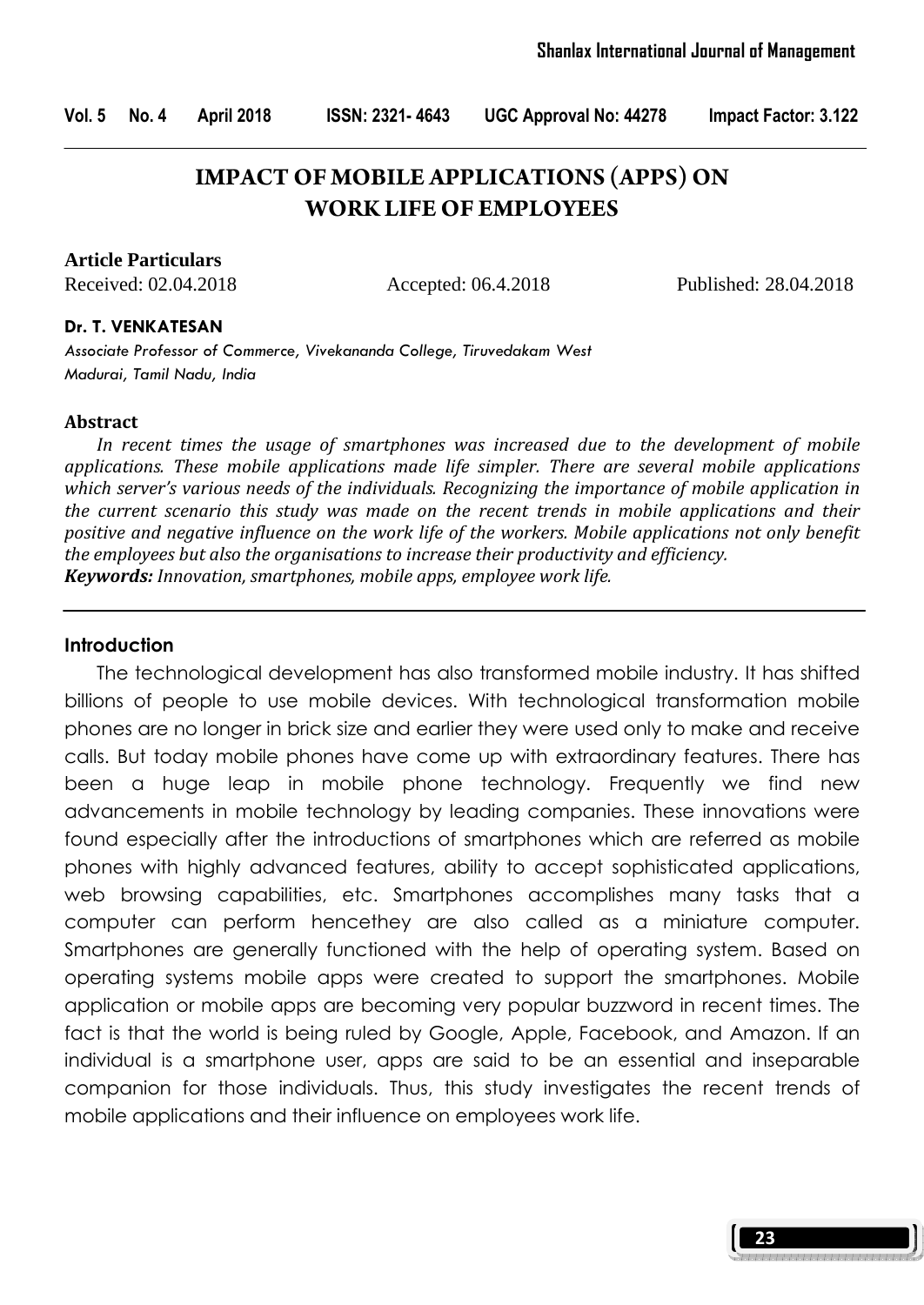### Evolution of Mobile Applications

 In the mid of 1990 there were manufactures of pagers, cellular phones and Personal Digital Assistant (PDA) all these combined together is called as smartphones. The first smartphone in 1994 was Simon Personal Communication which was introduced by IBM it has few inbuilt applications such as address book, calculator, notepad, alarm clock, etc. However, with the increase in the demand there is a rapid expansion in mobile applications in other categories. In the beginning Nokia, IBM, Palm and BlackBerry were the leading mobile companies. In 2007 there was a major shift in mobile technology brought in by the Apple Company in their first-generation iPhones which was touch screen smartphones. They transformed the smartphone usages by introducing new apps such as map, weather condition, etc. in the beginning apple has come up with first generation iPhone but now there are different updated series of iPhones. Later in the midst of 2008 Android operating system has come with their smartphones. And other mobile companies such as blackberry and Windows developed applications based on their operating systems. With the development of the technology Artificial Intelligence has also come into smartphones like voice assistant app in windows in terms of Cortana, Apple Siri, etc. Thus, the evolution of mobile technology has transformed the usage of cellular phones into smartphones.

### Value Creation of Mobile Phones and Mobile Networks

 According Toure, H. I. (2013) for consumers, mobiles is personal, customised, and increasing powerful in the absences of fixed line alternatives. Nowadays mobile phones are used for different purposes such as education, healthcare, cash transfers and also literally to save lives. It was found that India has the highest smartphone users after China. With the advancement of mobile technology, no smart phones are without internet facilities. According to Internet and Mobile Association of India (IAMAI) and Kantar IMRB report (2016) says that India has estimated 432 million internet users. And it was also found that 86% of urban internet users prefer mobile or smartphone devices for internet access. Since, the launch of first phone there has been increase in the competition among different operators. There is also development in mobile networking from 1G to 4G and now 5G.With the help of smartphones and high-speed internet or broadband facilities apps developers started developing many applications for different purposes such as digital payments, online booking, online shopping, etc made life easier and they became as a part of daily life. According to Poushter, J. (2016) says that internet and smartphones rates are also related to overall country wealth which means richer nations tend to have higher internet access rates and higher reported smartphone ownership. With the increase in the usage of the mobile apps, mobile phones improvise themselves with display quality, introduction of more powerful and long hours sustainable battery life and many other features were updated. Due to these advancements and need for the smartphone has offered a great opportunity to all the smartphones vendor companies. Miller, G. (2012)says that each smartphone has more computing power and memory, faster connectivity, more

24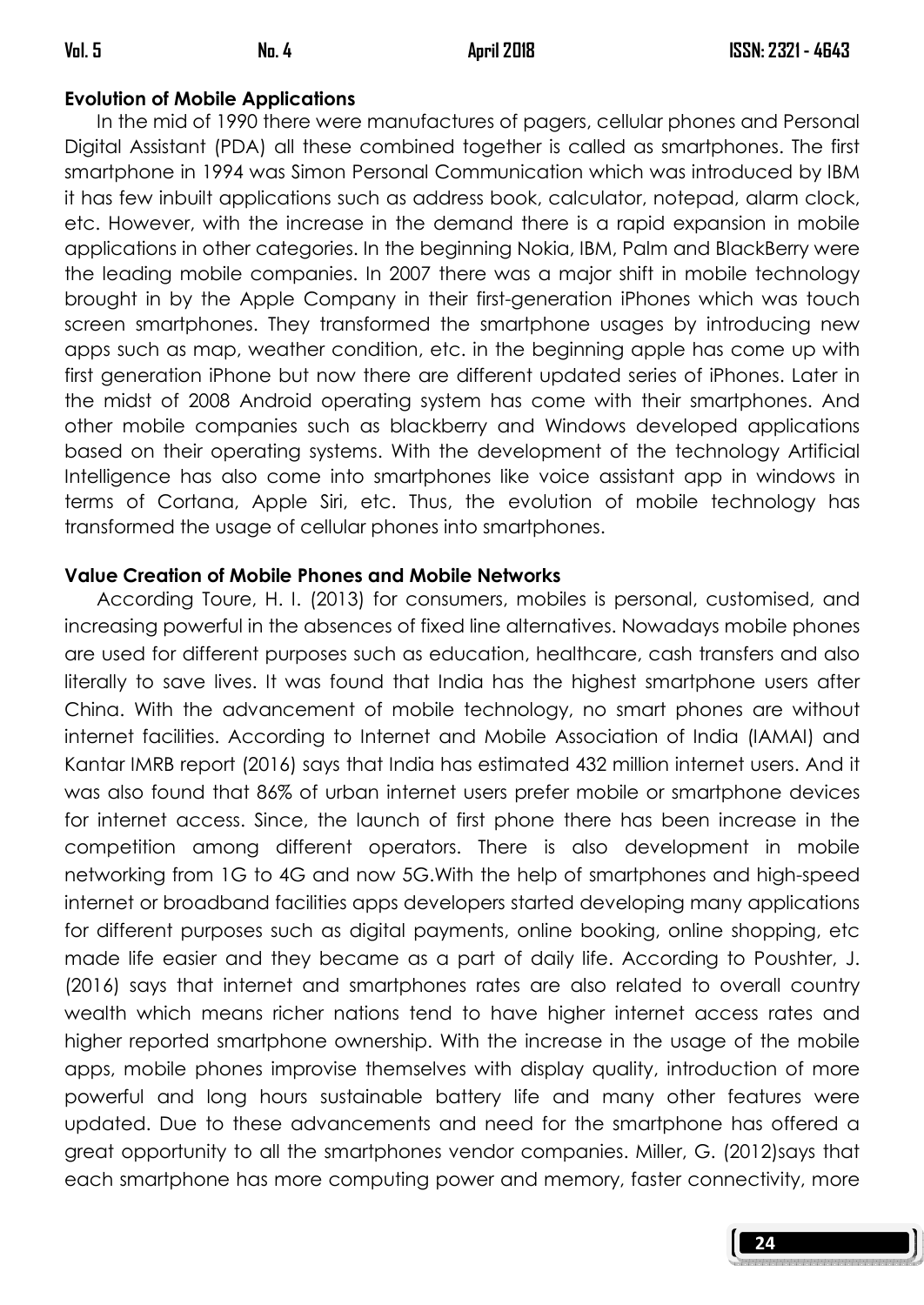software applications than a desktop computer. And it was also said that in the beginning smartphones were begin phone centric with some limited software but now they are beginning data centric with software, media function, internet access.

### Need for Mobile Applications

 Innovation in technology is designed to save the time of every individual. In recent times increase in the working conditions has ultimately limited the space for personal life this leads to the conflict in the work life. Recent trends in mobile apps would address these issues. These mobile apps benefits especially workers. Today technology makes it possible to get things done wherever we are and whenever we want. They fundamentally transformed the way of doing things. According to Sarwar, M., & Soomro, T. R. (2013) these smart phone enables the consumers always stay connected, addiction to phone, single device with all required features, apps as new technology though there are both positive and negative impacts smartphone certainly be smart if the vendors, society and technologist understand the usage of device smartly in order to be more benefited. Every employee finds it difficult to manage their both personal and professional life together. Hence, these apps are designed to assist employees to manage their time. Schadler, T., & McCarthy, J. C. (2012)Mobile apps empowers employees and serves them to accomplish the tasks like check a status, find an expert, make purchase, receive alert or even answer a question. It was also said that access and convenience of mobile apps and devices are more powerful than PC or web. In times of need these content rich apps fulfils the requirement of the employees. Many organisations in recent times have planned to start a mobile workstyle strategy. This means that with the help of the apps, the organisation can assess their employees and employees can use their own devices to view tasks, customer information, and other records. It was found that mobile apps benefit the organisations, increased customer service and more workflow flexibility. At the workplace these mobile apps used as position tracker, performance monitor, personal assistant, etc. This is why many organisations are shifting to usage of mobile apps at the workplace. Organisations are demanding for more apps to address their other core business processes.

### Conceptual Framework



From the above framework we understand that with the advancement in technology such as Cloud Computing, Big Data, Internet of Things and Block chain technology has brought

Source: Own source created from various literatures innovations in smartphones.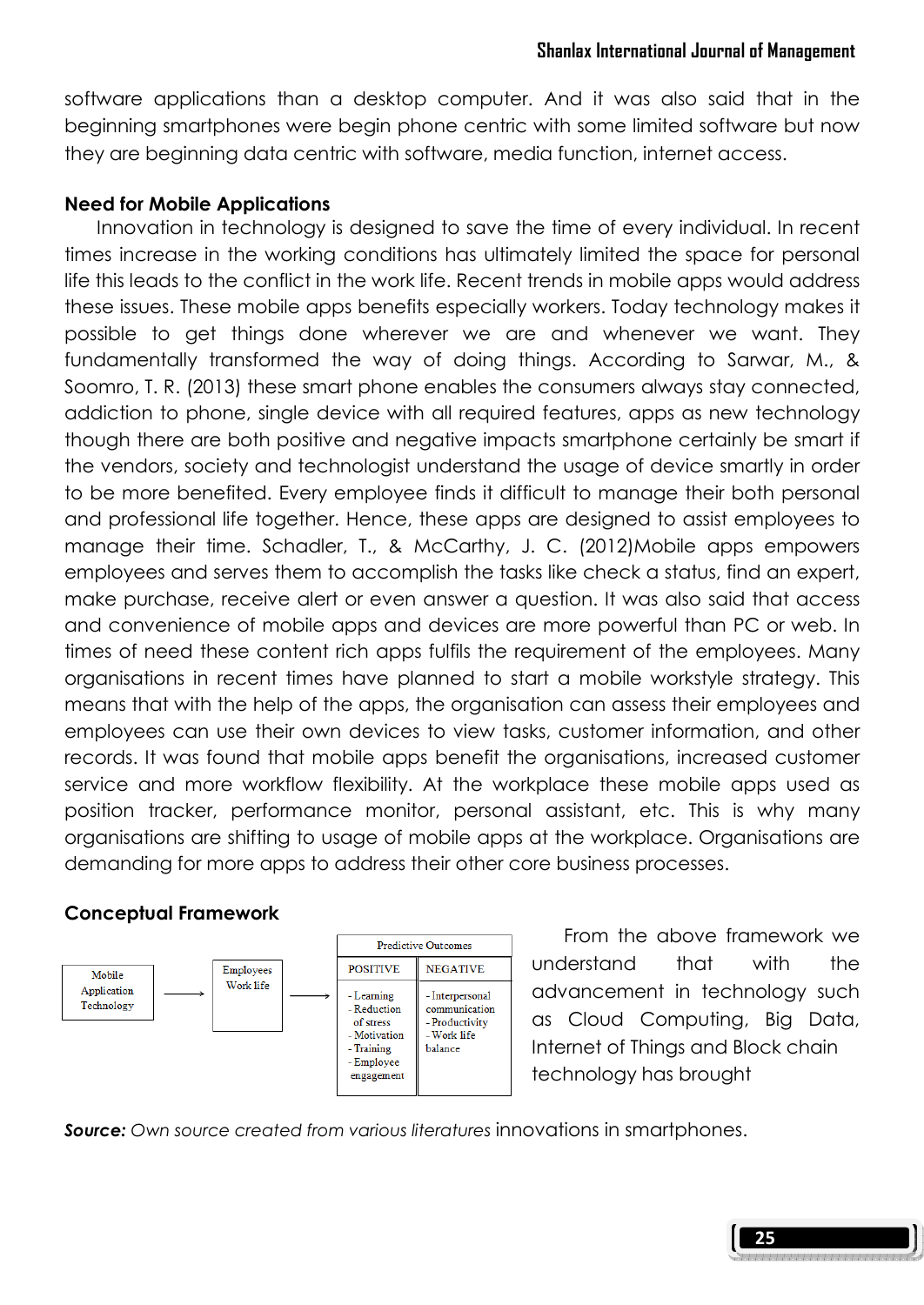There are applications which are developed for the purpose of both personal and professional use. Applications such as lifestyle apps like health and fitness apps, food and drink apps like swiggy, dominos, travel booking apps, ola, uber, social media such as Facebook, Snapchat, payment apps such as paytm (Payment Through Mobile), Tez, my finance, even every schools also have created their own apps to help the parents to be updated. Nowadays these apps are more demanded by employees to make their lives easier. Therefore, these different categories of applications have a direct influence in work life because employees for example can pay their payments, track their daily work, book tickets, etcdoing their personal works quickly without being in a long queue. All these mobile apps help them to balance both their personal and work life. Even organisations get benefited through these apps. Business applications like G Suite apps which helps in taking faster decision even face to face. Apps has also reduced the burden of working for long hours in the organisations, instead it increases the flexibility by connecting with the employees anytime and also at anyplace. There are also other apps which benefits the employees to develop their skills in the workplace. Thus, mobile apps help the employees in reduction of stress, training, learning, motivation, employee's engagement. However, there are many positive impacts from mobile applications there are few other negative impacts too such as reduction of interpersonal communication because everything is done through online there is no interpersonal communication between individuals. Apps can also make employees to spend a lot of time in viewing these apps which may lead to distractions this ultimately disturbs the work-related tasks thus damage the employee's productivity. According to Sarker, S et al., (2012) says that nowadays organisation provides employees with two SIM cards one for personal and another for official use and organisation also ensure that employees manipulate corporate data and applications from their mobile devices anywhere and atany time. This may lead to imbalance in employees work life because they need to carry out the work anytime even outside the organisation.

### Conclusion

 With the increase in the innovations in technologies every individual started living with these innovations and life without them would be difficult. The emerging trends of smartphone applications has become customer-oriented services. They brought radical changes from identifying the location, access to instant mobile applications in times of emergency and also act as a personal assistant with the help Artificial Intelligence, etc. These applications offer tremendous opportunities for apps developers to redefine their capabilities in response to changing market. Thus, from the study we understand that mobile applications or mobile apps have both positive and negative impacts. But certainly, benefits outweigh the risks. It depends on the way we utilize these apps effectively. Mobile applications not only benefit the employees but also the organisations to increase their productivity and efficiency.